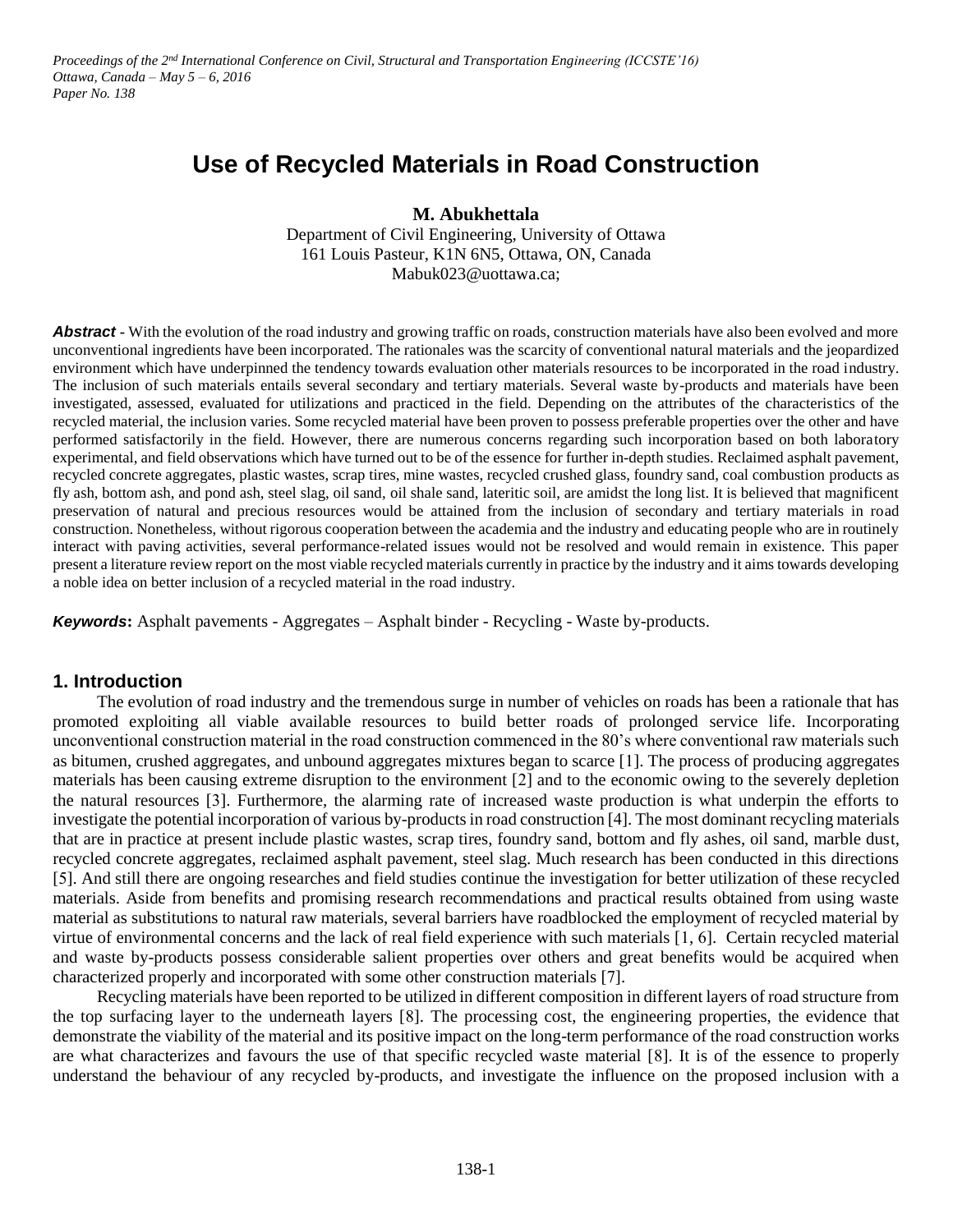construction material in order to come with a suitable and viable utilization with regards to type of material and the employed dosage. [3]

The deficiencies and drawbacks in the quality of produced asphalt binder from native crude-oil producers have its repercussions on the performance of asphalt pavement under oscillating traffic loads [9]. The quality and price of asphalt cement use in the road industry has been another pile of advocating the quest for anther replacement. A supporting evidence for the bitumen-related issue is the concern in Ontario over the usage of refined motor oil with the asphalt cement. It was stated that about 50% of used asphalt cement is the road construction contains traces of remaining substance from the refining process of engine motor oil. This is a disastrous course of action which transmute the rheological properties of the asphalt cement and lead to unfavourable HMA performance [10]. Shortfalls and scarcity of natural quality aggregates, heavy imposed traffic loads, and extreme environmental conditions have taken tolls on road paving industry [9]. Researches on existing recycling material was to valorise the utilization of recycled materials in road constructions and improve the longterm performance of asphalt pavement. [11]. any successful applications of recycled materials in road construction works oriented towards the efforts of achieving a sustainable pavement construction. [12]. According to the ministry of national resources on the status of aggregates in Ontario, the industry still reluctant in utilizing currently suggested materials and the rationale was ascribed to the shortage of supportive practical and field experience and to some deficiencies- in the performance of implemented materials. Only 18% to 19 % of the total annual required aggregates for road construction was surrogated by recycled aggregates that represented in total a 130 Million tons according to the state of aggregates report issued by ministry of the national resource of Ontario in 2009 [6].

## **2. Waste Materials & By-Products in Road Construction**

### **2.1. Introduction**

The pivotal thrust of utilizing waste materials into road construction field is diminishing the detrimental repercussions of processing natural materials on the environment, to alleviate the burden on authorities in both developing and developed countries in providing landfills and setting provisions for such wastes, and to reaffirm the commitment of the industry towards better road services and riding quality. Besides, the scarcity of the natural resources is also an intuitive rationale that underpins utilizations. Several experimental and research studies have been dedicated to investigating potential incorporating of waste materials in road construction field. Many pieces of research have proven a success in reusing and recycling of some compositions of these waste materials in pavement structures and others are still undergoing comprehensive research studies to further shed the light on what can be gained from their recycling into pavement constructions. Due to some stringent knowledge and shortage of funding for in-depth analysis of utilizing the some waste materials in the utmost beneficial way, the waste material is a core problematic issue to governmental institutions and transportation legislation authorities in several parts of the world. International cooperation is a key factor in protecting the environment through diminishing the greenhouse gasses emission and preserving natural resource via exploiting viable recycled materials into the construction field and giving focus on assessing approaches in employing such materials [16].

The Non-conventional material is defined as the material that does not possess the required properties as per the traditional specifications [17]. With the unending demand for aggregates material in road construction, the scarcity of accepted quality material as well as the urge in preserving natural resources, there has become urgent necessity for inclusion secondary material and waste by-products in road construction field. Several waste recyclable materials have been incorporated in various projects all over the globe and displayed the opportunity in not only budgetary saving but also in protecting the environment. Road responses and long-term performance rely exhaustively on serious of attributes of the incorporated material in the compositions of the structure, it is an overarching issue to thoroughly comprehend the behaviour and pattern of these materials and their transmutation effects when used on its own or assorted with other materials and used in road pavement structure. It is believed that the responses to the increasingly huge demand on providing substitutions for natural materials in road construction has been efficiently responsive and reflected mounds of researches have been dedicated to executing feasibility studies on using these surrogate material with the consideration of sustainability perspective for both the environment and the economic [18].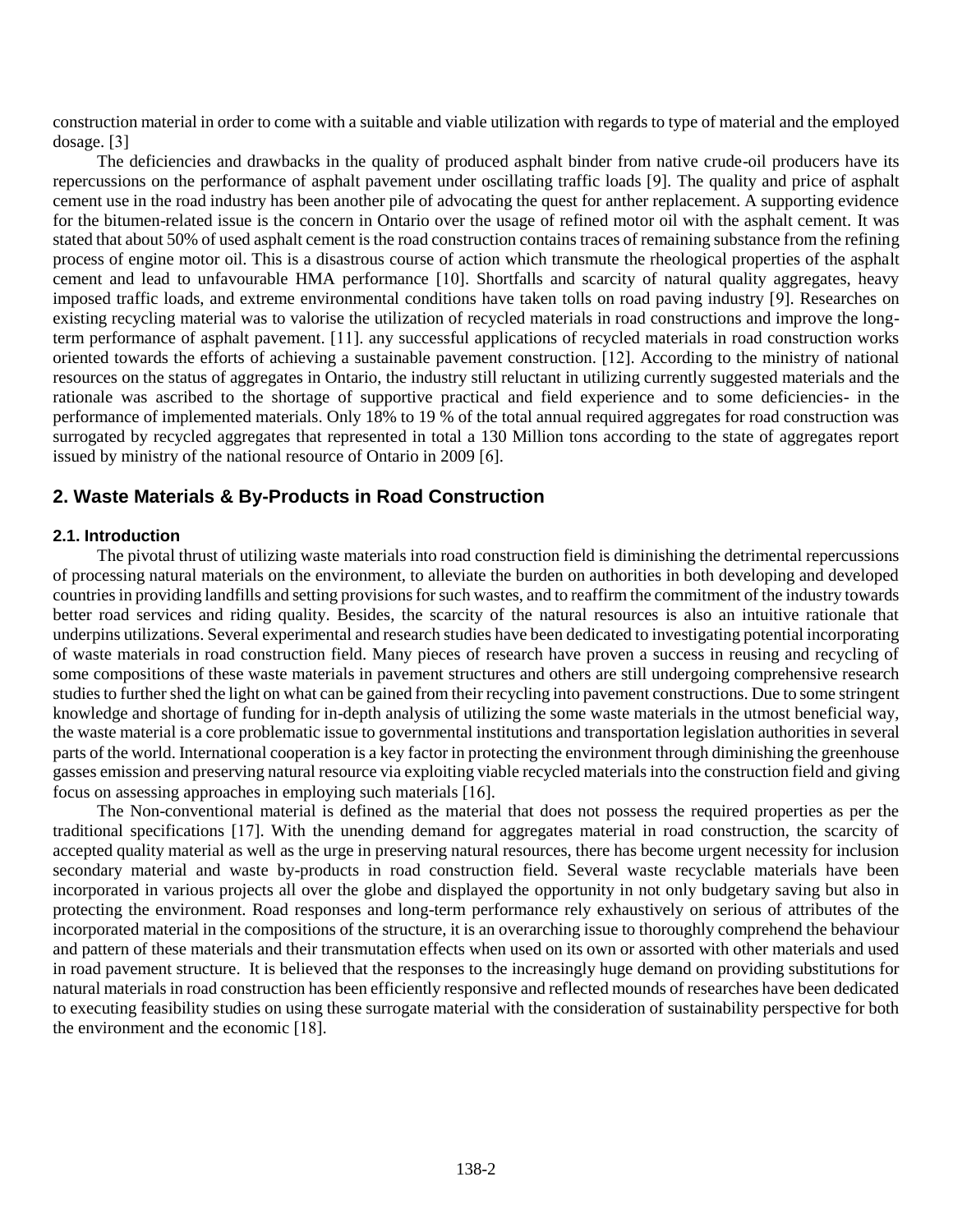#### **2.2. Types of recycled Materials in use for Road Constructions**

#### **2.2.1 Plastic Wastes**

Most littered plastic are rich in polymers [21]. It can be used either as a stabilizing agent in soil and subgrade applications or as an additive to aggregates blends in hot mix asphalt pavement [22]. It is either added to the binder as pellets in the rate of 0.25-0.5% of binder weight in the wet approach or to the aggregates in the dry approach [20]. All in all, the wet method outstrips the dry method in easiness and applied shearing forces to ensure dispersing of the plastic chips [21]. HDPE is preferred over LDPE in enhancing HMA mechanistic properties [23]. The higher the rate of added plastic less susceptible to temperature the bitumen becomes [24].It improves stripping resistance [24]. 30% of LDPE in the dry method developed the mixture stability and in the rate of retained tensile strength [20]. HDPE with HMA posed improvement to deformation resistance, high stability, and a low flow value. An optimum HDPE rate was about 5% for higher acceptable performance and reduced cost of HMA [25]. HDPE revealed better properties of subgrade when added at 0.25% [26]. Incorporating plastic up to 25% resulted in enhanced HMA performance in terms of stability, skidding, deformation resistance, fatigue, and no defects observed [27]. In Argentina, 2% of the flaked PE demonstrated an optimum performance of the mixtures [25]. 60/70 PEN examined in Nigeria with Polyethylene terephthalate from a plastic bottle and mixture properties tremendously improved [28]. Recycled plastic pins RPPs derived from plastic wastes have been utilized in stabilizing embankments. [29]. Plastic-derived wax mixture have been laid in Vancouver. The mixture is produced by refining recyclable plastic into wax substance. In 2012, the new modified mixture has been lied on roads after a comprehensive testing on small sections in the city to assess the quality of the produced mixture. Advantages include reduced mixing temperature that consequently minimize the carbon footprint. Opponents believe that CIPR and foamed asphalt have been found effectively suitable, efficient, and less expensive when compared with the plastic derived warm mix asphalt technique. The concern is the longterm performance of the warm plastic modified asphalt mixture which remains questionable until a comprehensive evaluation is carried out [9].

#### **2.2.2. Recycled Asphalt Shingles**

Asphalt shingles are categorized into two groups, fiberglass, and organic shingles. Both types are composed of varying rates of mineral fibres, mineral fillers, and hard rock granules (ultra-tiny particles ceramic – coated granule) in addition to asphalt cement [30] of an average percentage of 30% by total mass [31]. In the province of Ontario in Canada, organic shingles have recently become produced and a harder bitumen type than that commonly used in HMA works covered with aggregates granules of high quality [6]. However, each manufacturer would have a relatively varied composition for the produced asphalt shingles. [32]. Fiberglass shingles are of an asphalt cement rate of about 15% less than that contained in the organic shingles, which in-turns makes fiberglass shingles cheaper and preferable over organic ones [30]. The content of asphalt cement in Recycled asphalt shingles ranges from 19% to 31% [33]. The aim of utilizing asphalt shingles in road construction is to reduce amount of virgin binder [34].

Manufacture scrap and tear-offs scrap shingles are called post manufacturing, or pre-consumer and post-consumer shingles respectively [34]. It should be taken into account when considering recycled shingles in road construction works to keep shingles of different sources assorted for proper design and implementations. The range of AC content varied from 14.6 to 36.7% in the RAS from different sources used in that study which deemed considerably influential [33]. Asphalt binder from tear-off shingles is considered stiffer than the binder from pre-consumer shingles due to aging and environmental exposure issue [34]. Tensile strength, rutting resistance, resistance to moisture damages have been also reported to be enhanced. However, the resistance to fatigue and thermal cracking has to be given a focus. The use of recycled asphalt shingles is limited by the percentage of 5% of the total weight of the mixture from a performance perspective as it is made of an air-blown asphalt binder that stands out for its highly viscous property compared to its virgin counterpart used in the hot mix asphalt mixture [34]. There are several concerns over incorporating RAS & RAP is asphalt pavements resulting from aging and brittleness characteristics of such material which proved to have an adverse low-temperature performance impact on asphalt pavement [24]. RAS modified mixture demonstrated unfavorable performance at the lower temperature, the study suggested further investigation on this issue for the OGFC mixture. Field evaluation was only done visually [32].

To conquer thermal cracking deficiency, it is suggested to use less stiff asphalt cement when RAS is in use [24]. A rate of 5% of either post manufacturing or tear-offs shingles reported to be sufficient in providing an asphalt mixture that complied with specification requirements [34]. However, only 3% of recycled shingle is needed to be added to RAP modified mix to produce a more rutting, fatigue and thermal crack-resistant RAP modified asphalt mixture [31]. The inclusion of RAS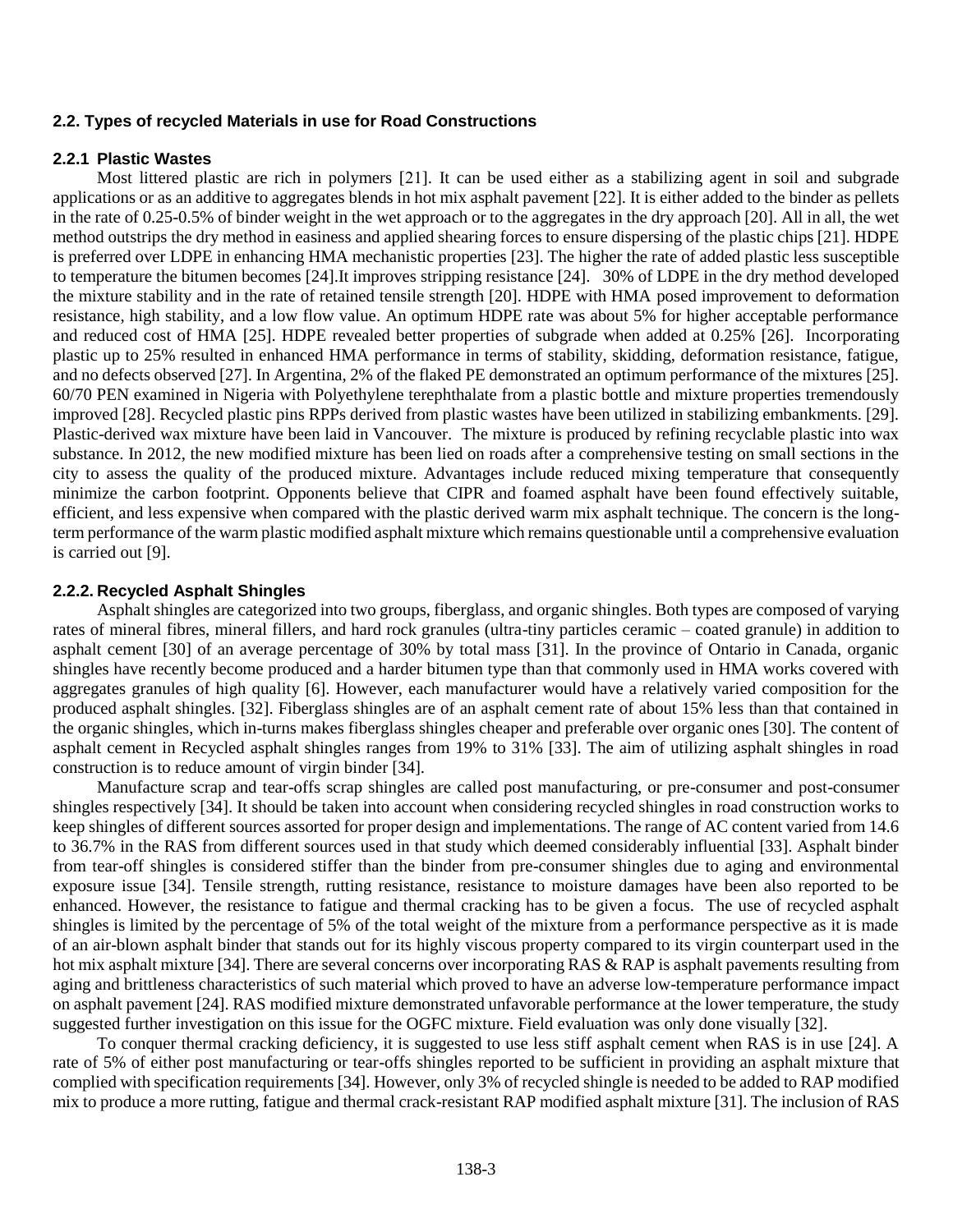into asphalt mixtures at varying rates of 5% to 10% displayed that as the rate of RAS increased, tensile strength declined [24, 30, 33] and resistance of thermal cracking also dropped [34]. HMA is believed to exhibit more durability when RAS is used [34]. This was also concluded when a rate of 5-10% of asphalt shingles was used [30]. One of the very few studies on utilizing RAS & RAP in asphalt pavement in Canada concluded that RAS was found to be more influential on the properties of asphalt mixture than RAP and revealed that the investigated mixes proved better performance when an amount of 3% of less utilized with RAP-modified HMA as per Ontario asphalt pavement requirements [31]. Cracks were observed over asphalt pavements modified with a high rate of RAS [34]. However, Field observations on a major highway paved with a modified open graded frictional course asphalt mixture exhibited an appreciated performance after few years of in- service. Pavement showed no indication of surface defects or failure over the period of 2-year and a half of observations. Nonetheless, observations were made by a visual inspection rather than a long-term performance evaluation procedure which should have been conducted for better assessment of the evolving condition of the pavement [32].

### **2.2.3. Reclaimed Asphalt Pavement**

The rate of utilizing reclaimed asphalt pavement in HMA and base material in Ontario has been reported to be as low as 8% of the total recycled material used between 2004 and 2006 [6].The characteristics of RAP vary from one source to another according to the type and properties of aggregates material, binder content, binder stiffness, of the scarified pavement. The concentration of RAP in the new asphalt mixture is considered pivotal factor influencing performance of HMA. It has been reported that the performance of an asphalt pavement made of new material would be as equally satisfying as that composed of a low to intermediate rate of 25% RAP. Technically, modification to the binder grade in the asphalt mixture, especially the low temperature grade, does not need much concern when RAP is used in less than 15% of the total weight of the mixtures. It has been reported that the performance of a new asphalt pavement would be as equally acceptable as that composed of a low to intermediate rate of 25% RAP [35]. The implications of using a rate of more than 20% of RAP on the grade of binder is significantly higher than that when the rate is in the low range  $( $20\%$ ) [36]. It was indicated in literature$ that between 15-25% of RAP in the mix needs a modification of reducing the grade on both low and high temperature by 6ºC. [35]. However, when a combination of an average rate of 20% RAP along with 3% RAS is used, low temperature grade of asphalt cement goes up by 6ºC and a reduction in the low temperature performance grade of asphalt cement was suggested [33]. The maximum permitted rate of RAP in HMA application as per MTO specification requirements is 30% [6]. It is believed that higher added amount of RAP in HMA application is the reasons of premature road failure which needs to be examined by routine testing on supplied HMA by contactors. According to Simon Hesp, contracts tend to use higher rate of RAP than permitted which turns to destroy an investment in millions of dollars for a saving of few thousand dollars and educating the people in the industry is considered a key in successful implementation of RAP in HMA [37].

### **2.2.4. Crumb Rubber "Scrap tires"**

Whether it is processed in either the wet or dry approach, the crumbed rubber used in asphalt surfacing applications has several other advantages other than improved resistance to skidding. It also provides asphalt mixtures with high shear strength, which is favourable in withstanding imposed traffic load and preventing the occurrence of rutting in the underneath pavement layers. [20, 38]

In addition, during freezing and thawing cycles in cold weather conditions, the presence of scrap rubber in the underneath layer compositions plays a crucial role in reducing the frost penetration level [20]. Some other benefits of using crumbed rubber in road construction applications include but not limited to rendered temperature susceptibility, fostered rutting and fatigue resistance, and increased stability and reduced flow value ( up to a rate of 10% of crumb rubber ) and improving stripping resistance [50]. When added to asphalt binder up to a percentage of 30%, significant enhancement in properties such as weathering and stripping resistance have been achieved [20].

### **2.2.5. Foundry sands**

It is a by-product of ferrous and nonferrous metal casting industry and classified as a fine grained material consist of a high-quality silica of a uniform size and a considerable cleanliness [46]. Literature mentioned that sand is re-used at the foundries for as many times as it becomes possibly impractical to do so, then it is deposited as a waste sand foundry. It is at this stage when considering it for road works [47]. This material has been utilizing in HMA, subbase, embankments, and in backfill material as flowable fills. Its high clay content makes it not viable at high water level or poor drainage locations .Nonferrous foundries is not recommended for HMA due to high amount of heavy metallic substances [47]. In Ontario,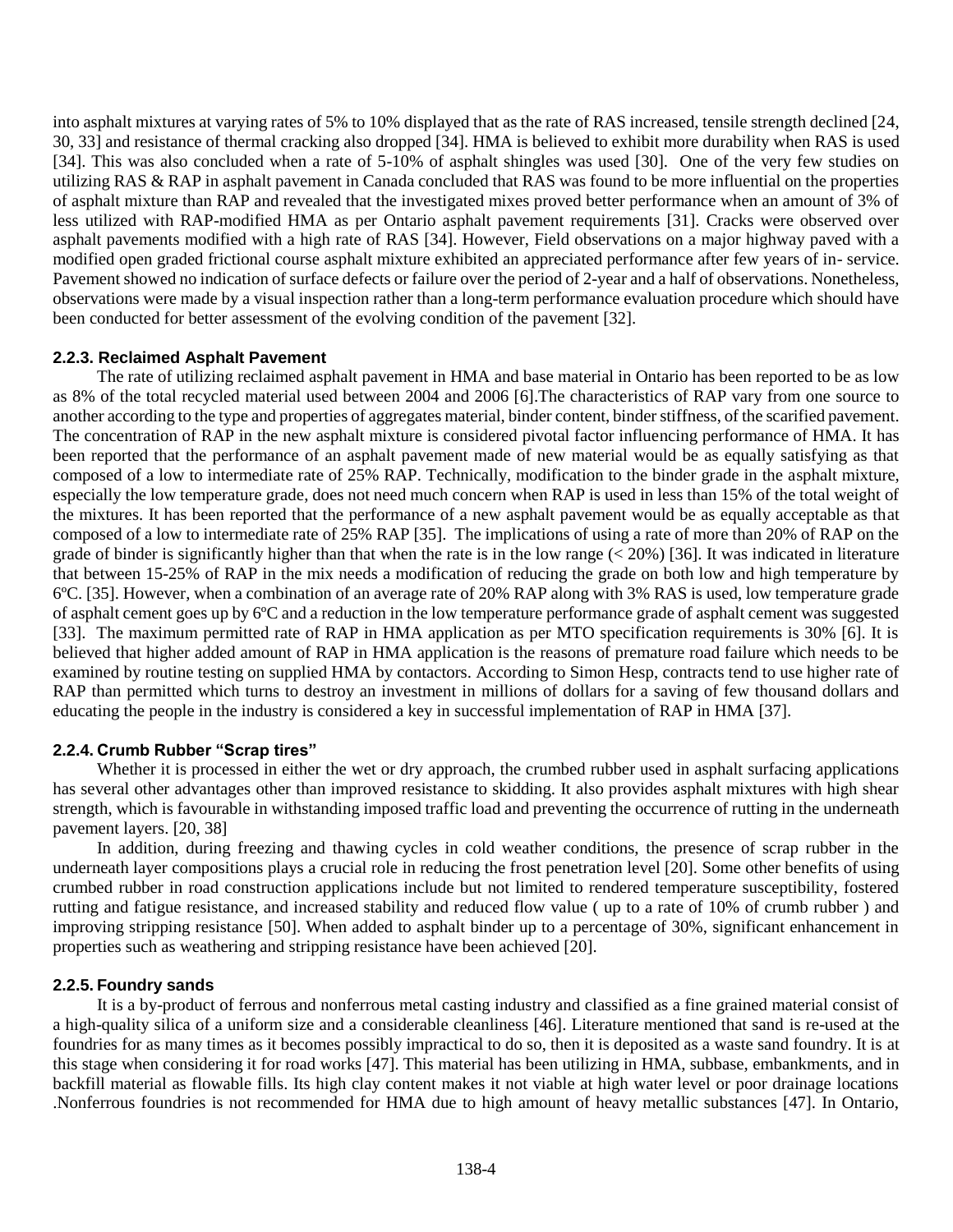Canada, most moulding sand is being returned to foundry factories for reusing and the incorporation was limited to a maximum rate of 15% in asphalt mixtures because of some moisture-induced damage concerns. However, this material is not recommended to be used in the base/subbase application anymore as some technical and environmental ramifications have been reported [6]. A rate of 5.5% cement added for foundry-modified subbase and results were encouraging and satisfied [47]. Another findings showed that inclusion of 5-15% in base-subbase did not alter neither the OMC nor MDD. However, the resilient modulus results were much less that of the referenced base mixtures and further investigation on performance of modified base-subbase materials was suggested [15]. In CIPR mixtures, foundry sand was found of high potential characteristics to surrogate the natural aggregates in the CIPR mixture despite the fact that less improvement has been gained in strength, stiffness and rutting resistance of the foamed asphalt mixture with foundry than the bottom ash [18]

#### **2.2.6. Coal Combustion Products / Supplementary Cementitious Material**

This includes fly ash, bottom ash/Boiler slag, pond ash, oil Sand, petroleum-contaminated soil, oil shale ash, and Brake Shoes Fine. The modest rate of heavy metals in fly ash [18] and ultra-tiny particles make fly ash as a mineral filler in HMA is viable. It can be of either type C, which is of high calcium content, or type E of reduced calcium content. Subgrade properties improved with the addition of 2 to 12 % of fly ash [3]. A rate of 10% of Type C used with RAP material in base material and conspiracy manifested between lab and field results in terms if CBR and resiliency value [48]. The addition of 40% of fly ash to the RAP modified mixture with 20% new aggregates would be conceivable suitable for subbase and base course material in light traffic pavements [49]. Fly ash can be used in a rate reaches 8-12% when compared to 1-3% of lime and cement in CIPR mixtures and about 25% saving is attained [50]. In cement stabilized base, a rate of 25% of 12% cement should be maintained to have the required compressive strength in compliance [51]. It was found to develop considerable moisture-damage resistance with inferior quality aggregates mixed with regular PG binder as compared with that of a superior quality aggregates with polymer modified PG binder [52].

Bottom ash/Boiler slag has the advantages of being of high resistance to skidding due to its angular glassy surface [8]. Ash obtained from the blast furnace is referred to as furnace bottom ash [18]. Literature states that the fly ash is preferred over bottom ash in road construction [53]. However, bottom ash usage overweight the fly ash in terms of the instant increase in resiliency [53]. Mississauga and Brampton produce annually 30000 tons of bottom ash and 3000 tons of fly ash. Only 10% in permitted for use in HMA [6]. There has been a leaching issue concern with this ash and vetrification in proposed to tackle it. The vetrified ash is of glassy texture, is what is to be incorporated in asphalt pavement as aggregates. It is a water-hating material would greatly reduce the amount of asphalt cement needed to get the desirable performance properties. Tensile strength and resistance to deformation enhance with the addition of bottom ash and further analysis needs to be undertaken to assess resistance to stripping characteristics [16].

Pond ash is a slurry of water and ash dumped at lagoons and characterized by its non-crystalline appearance. It is most often modified with other additives such as lime and fiber to enhance the properties. As the rate of fiber & lime mixed with the ash increased, vertical compressive strain and horizontal tensile strain imposed on base course and subgrade layers decreased. Thus, the stiffness of pavement increased with the addition rate of fiber and lime [54]. Again, it is justified to further investigate the influence of using pond ash on CBR value of the subbase material.

Oil, tar, or bituminous sand is a by-product of oil sand refining process crude oil production and accumulated naturally as deposit mixture of sand, clay, water with a highly viscous asphalt cement which reaches 13% in Utah. The world biggest source of oil sand debris is located in Alberta. In the US, owing to the size of deposits, availability of water for the extraction process, compositions of deposit are some of the obstacles hinder exploiting this oil sand. The first use of this material goes back to 1913 in Canada. When used in Gap HMA, results demonstrated poor rutting resistance and mixing temperature, i.e., 104ºC was lower than that for conventional HMA [55]. Further comprehensive analysis of incorporating oil sand in HMA is needed.

Ash from oil shale production is deemed a valuable additive to improve rheology of asphalt cement. Examining the inclusion of 0 to 20% at an increment of 5 % by means of dynamic shear rheometer and rotational viscometer test at high temperature was executed. Shear modulus increased with the increase in used rate. However, elastic behavior of the modified binder was stagnated as indicated on phase angles results. Hence, shale ash did not have an impact on low-temperature behavior of the virgin binder. Examining other binder graded was suggested and furthered analyzed on lower temperature performance required [13].

Brakes shoes dust from an automotive industry was examined in china as a filling material in HMA at rates varies from 0 to 7.5% at an increment of 2.5%. Dynamic modulus from t SPT demonstrated a rise in the modulus at a high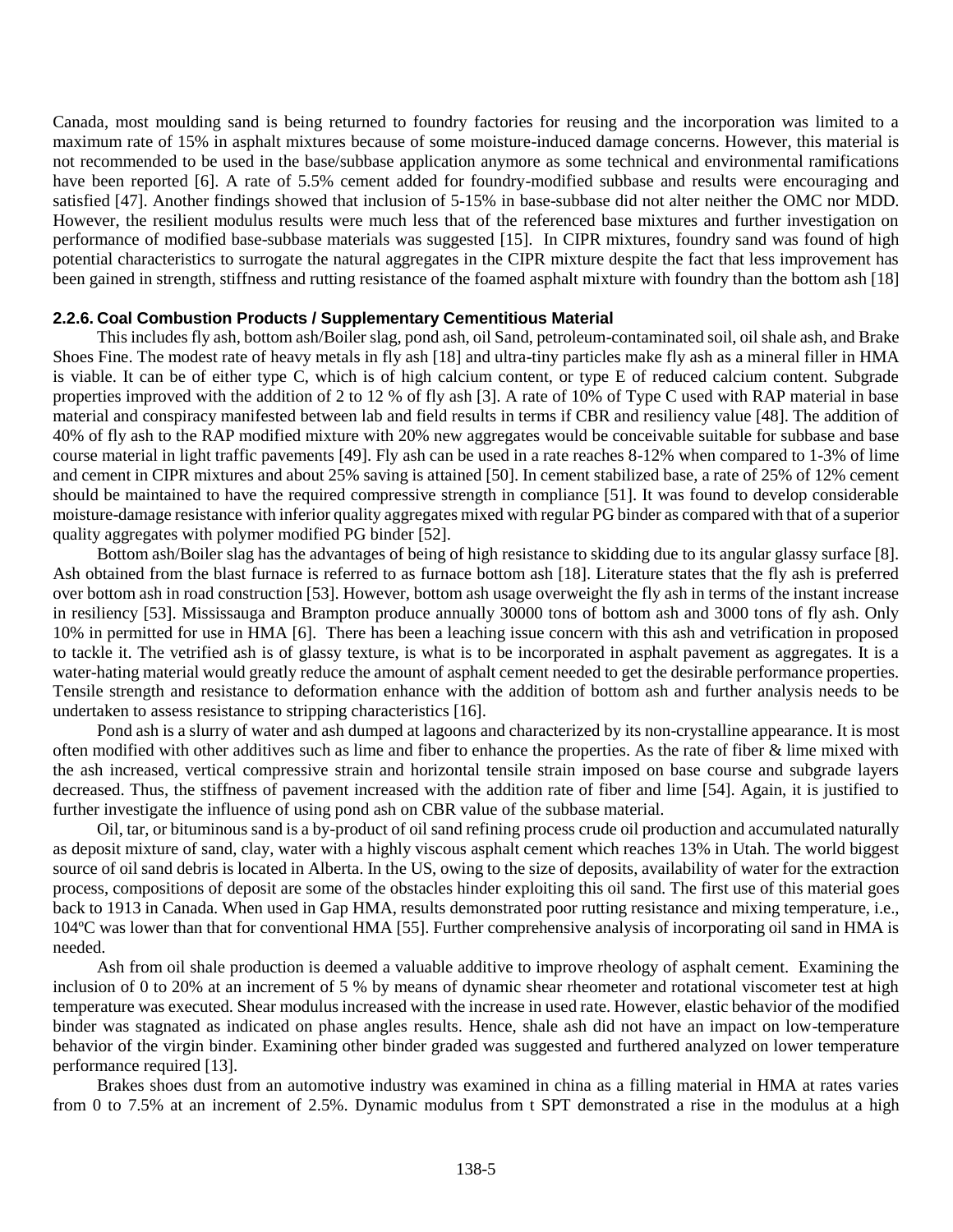temperature of 40ºC and a decline at a low temperature of 5ºC. Only at a rate of 2.5%, the tensile strength was improved as indicated by the IDT. Despite the fact that resistance to deformation was not discernable, a conclusion was made on the usage of 2.5% of brake shoes powdered material as a filling material in HMA [56].

## **3. Conclusion**

Despite all researches on potential use of recycled material in road structure, yet there is mounds of concerns and knowledge gaps that require intensive investigation and assessment to the interest of building better roads and preserving natural resources. In should be emphasized other potential recycled materials for road construction such as mine wastes [53- 57] were not discussed in this paper.

## **References**

- [1] M. Tuncan, A. Tuncan, & A. Cetin, "The use of waste materials in asphalt concrete mixtures," *Waste management & research*, vol. 21, no. 2, pp. 83-92, 2003.
- [2] H. Akbulut & C. Gürer, "Use of aggregates produced from marble quarry waste in asphalt pavements," *Building and Environment*, vol. 42, no. 5, pp. 1921-1930, 2007.
- [3] A. Athanasopoulou & G. Kollaros, "Fly ash exploited in pavement layers in environmentally friendly ways," *Toxicological & Environmental Chemistry*, vol. 97, no. 1, pp. 43-50, 2015.
- [4] S. Paranavithana & A. Mohajerani, "Effects of recycled concrete aggregates on properties of asphalt concrete," *Resources, Conservation and Recycling*, vol. 48, no. 1, pp. 1-12, 2006.
- [5] J. M. Reid, "The use of alternative materials in road construction," in *International Symposium on Unbound Aggregates in Roads–UNBAR*, 2000, vol. 5.
- [6] LVM-JEGEL, "State of The Aggregate Resource In Ontario Study (SAROS) Paper 4. Ontario: Queen's Printer for Ontario," 2009. Print.
- [7] S. W. Lee & K. L. Fishman, "Waste products as highway materials in flexible pavement system," *Journal of transportation engineering*, vol. 119, no. 3, pp. 433-449, 1993.
- [8] A. El-Assaly & R. Ellis, "Evaluation of recycling waste materials and by-products in highway construction," *The International Journal of Sustainable Development & World Ecology*, vol. 8, no. 4, pp. 299-308, 2001.
- [9] C. Holbert, J. Drelich, W. Zmierczak, & J. D. Miller, "Viscosity of bitumen-crumb rubber blend (new paving material)," *Petroleum science and technology*, vol. 15, no. 5-6, pp. 523-543, 1997.
- [10] Uses of Asphalt. (n.d.). [Online]. Available: http://www.eapa.org/asphalt.php?c=78.
- [11] M. Pettinari & A. Simone, "Effect of crumb rubber gradation on a rubberized cold recycled mixture for road pavements," *Materials & Design*, vol. 85, pp. 598-606, 2015.
- [12] S. Saride, A. J. Puppala, & R. Williammee, "Civil Engineers Ground Improvement 163 February 2010 Issue GI1," *sta*, vol. 717, no. 715, 2010.
- [13] M. Saltan & F. S. Fındık, "Stabilization of subbase layer materials with waste pumice in flexible pavement," *Building and Environment*, vol. 43, no. 4, pp. 415-421, 2008.
- [14] A. Emersleben & N. Meyer, "The use of recycled glass for the construction of pavements," in *GeoCongress 2012@ sState of the Art and Practice in Geotechnical Engineering*, 2012, pp. 1642-1649.
- [15] D. H. Kang, S. C. Gupta, A. Z. Ranaivoson, J. Siekmeier, & R. Roberson, "Recycled materials as substitutes for virgin aggregates in road construction: I. Hydraulic and mechanical characteristics," *Soil Science Society of America Journal*, vol. 75, no. 4, pp. 1265-1275, 2011.
- [16] M. Bassani, E. Santagata, O. Baglieri, M. Ferraris, M. Salvo, & A. Ventrella, "Use of vitrified bottom ashes of municipal solid waste incinerators in bituminous mixtures in substitution of natural sands," *Advances in Applied Ceramics*, vol. 108, no. 1, pp. 33-43, 2009.
- [17] L. R. de Rezende, M. O. Marques, & N. L. da Cunha, "The use of non-conventional materials in asphalt pavements base," *Road Materials and Pavement Design*, vol. 16, no. 4, pp. 799-814, 2015.
- [18] M. Pasetto & N. Baldo, "Laboratory investigation on foamed bitumen bound mixtures made with steel slag, foundry sand, bottom ash and reclaimed asphalt pavement," *Road Materials and Pavement Design*, vol. 13, no. 4, pp. 691-712, 2012.
- [19] L. R. de Rezende, J. C. de Carvalho, & E. M. Palmeira, "The use of alternative and improved construction materials and geosynthetics in pavements," *Elsevier Geo-Engineering Book Series*, vol. 3, pp. 765-786, 2005.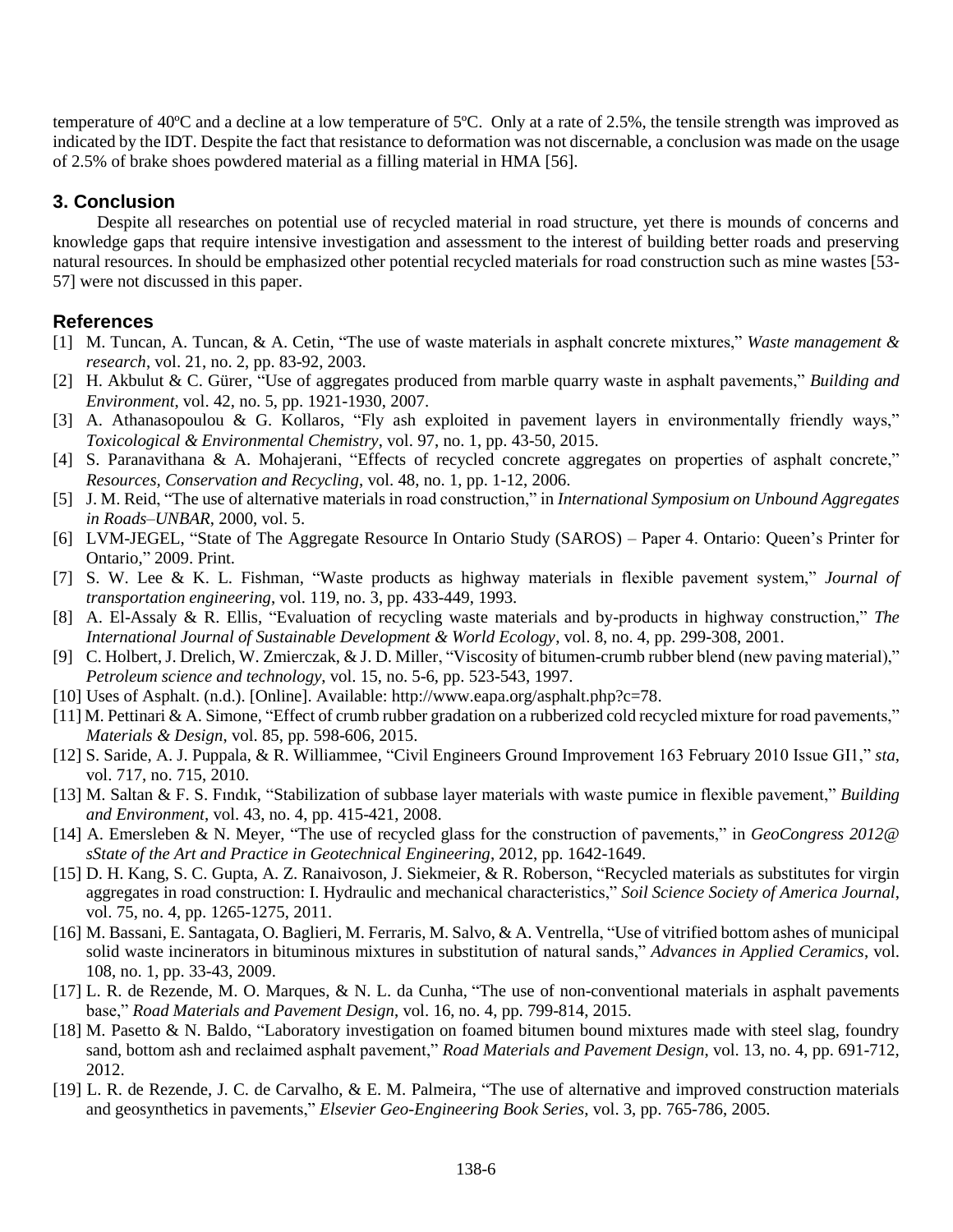- [20] Y. Huang, R. N. Bird, & O. Heidrich, "A review of the use of recycled solid waste materials in asphalt pavements," *Resources, Conservation and Recycling*, vol. 52, no. 1, pp. 58-73, 2007.
- [21] Z. N. Kalantar, M. R. Karim, & A. Mahrez, "A review of using waste and virgin polymer in pavement," *Construction and Building Materials*, vol. 33, pp. 55-62, 2012.
- [22] S. Karmakar & T. K. Roy, "Effect of Waste Plastic and Waste Tires Ash on Mechanical Behavior of Bitumen," *Journal of Materials in Civil Engineering*, pp. 04016006, 2016.
- [23] M. M. A. Aziz, M. T. Rahman, M. R. Hainin, & W. A. W. A. Bakar, "An overview on alternative binders for flexible pavement," *Construction and Building Materials*, vol. 84, pp. 315-319, 2015.
- [24] K. H. Moon, A. C. Falchetto, M. Marasteanu, & M. Turos, "Using recycled asphalt materials as an alternative material in asphalt pavements," *KSCE Journal of Civil Engineering*, vol. 18, no. 1, pp. 149-159, 2014.
- [25] S. Angelone, M. C. Casaux, M. Borghi, & F. O. Martinez, "Green pavements: reuse of plastic waste in asphalt mixtures," *Materials and Structures*, pp. 1-11.
- [26] A. K. Choudhary, J. N. Jha, & K. S. Gill, "Utilization of plastic wastes for improving the sub-grades in flexible pavements," *Paving Materials and Pavement Analysis*, pp. 320-326, 2010.
- [27] R. Vasudevan, A. R. C. Sekar, B. Sundarakannan, & R. Velkennedy, "A technique to dispose waste plastics in an ecofriendly way–Application in construction of flexible pavements," *Construction and Building Materials*, vol. 28, no. 1, pp. 311-320, 2012.
- [28] A. O. Sojobi, S. E. Nwobodo, & O. J. Aladegboye, "Recycling of polyethylene terephthalate (PET) plastic bottle wastes in bituminous asphaltic concrete," *Cogent engineering*, 2016.
- [29] M. S. Khan, S. Hossain, & G. Kibria, "Slope Stabilization Using Recycled Plastic Pins," *Journal of Performance of Constructed Facilities*, 2015.
- [30] A. Alvergue, M. Elseifi, L. N. Mohammad, S. B. Cooper Jr, & S. Cooper III, "Laboratory evaluation of asphalt mixtures with reclaimed asphalt shingle prepared using the wet process," *Road Materials and Pavement Design*, vol. 15, no. 1, pp. 62-77, 2014.
- [31] J. Yang, S. Ddamba, R. UL-Islam, M. Safiuddin, & S. L. Tighe, "Investigation on use of recycled asphalt shingles in Ontario hot mix asphalt: a Canadian case study," *Canadian Journal of Civil Engineering*, vol. 41, no. 2, pp. 136-143, 2013.
- [32] Y. Wang, G. Wang, & Y. H. Ahn, "Effects of using recycled asphalt shingles in open-graded friction course on flexible pavement performance," *Journal of Testing and Evaluation*, vol. 42, no. 5, pp. 1-10, 2014.
- [33] A. A. Cascione, R. C. Williams, & J. Yu, "Performance testing of asphalt pavements with recycled asphalt shingles from multiple field trials," *Construction and Building Materials*, vol. 101, pp. 628-642, 2015.
- [34] A. R. Abbas, U. A. Mannan, & S. Dessouky, "Effect of recycled asphalt shingles on physical and chemical properties of virgin asphalt binders," *Construction and Building Materials*, vol. 45, pp. 162-172, 2013.
- [35] N. P. Khosla, H. Nair, B. Visintine, & G. Malpass, "Effect of reclaimed asphalt and virgin binder on rheological properties of binder blends," *International Journal of Pavement Research and Technology*, vol. 5, no. 5, pp. 317, 2012.
- [36] I. L. Al-Qadi, M. Elseifi, & S. H. Carpenter, "Reclaimed asphalt pavement—a literature review," Review No. FHWA-ICT-07-001, 2007.
- [37] S. Hesp, "Interview with Lisa Laco. Superior Morning with Lisa Laco," CBC, 2015.
- [38] N. S. Mashaan & M. R. Karim, "Waste tyre rubber in asphalt pavement modification," *Materials Research Innovations*, vol. 18, no. S6, pp. S6-6, 2014.
- [39] K. Krayushkina, O. Prentkovskis, A. Bieliatynskyi, & R. Junevičius, "Use of steel slags in automobile road construction," *Transport*, vol. 27, no. 2, pp. 129-137, 2012.
- [40] I. M. Asi, H. Y. Qasrawi, & F. I. Shalabi, "Use of steel slag aggregate in asphalt concrete mixes," *Canadian Journal of Civil Engineering*, vol. 34, no. 8, pp. 902-911, 2007.
- [41] S. A. Aiban, "Utilization of steel slag aggregate for road bases," *Journal of Testing and Evaluation*, vol. 34, no. 1, pp. 1-11, 2005.
- [42] B. Saghafi, H. A. Nageim, P. VisuliosMPhil, & N. Ghazireh, "Use of waste limestone dust and steel slag in UK highways type 1 unbound mixtures," in *Proceedings of the Institution of Civil Engineers-Construction Materials*, 2012, vol.. 166, no. 2, pp. 99-107.
- [43] S. Agyeman & S. I. Ampadu, "Exploring the techno-economic feasibility of mine rock waste utilisation in road works: The case of a mining deposit in Ghana," *Waste Management & Research*, 2015.